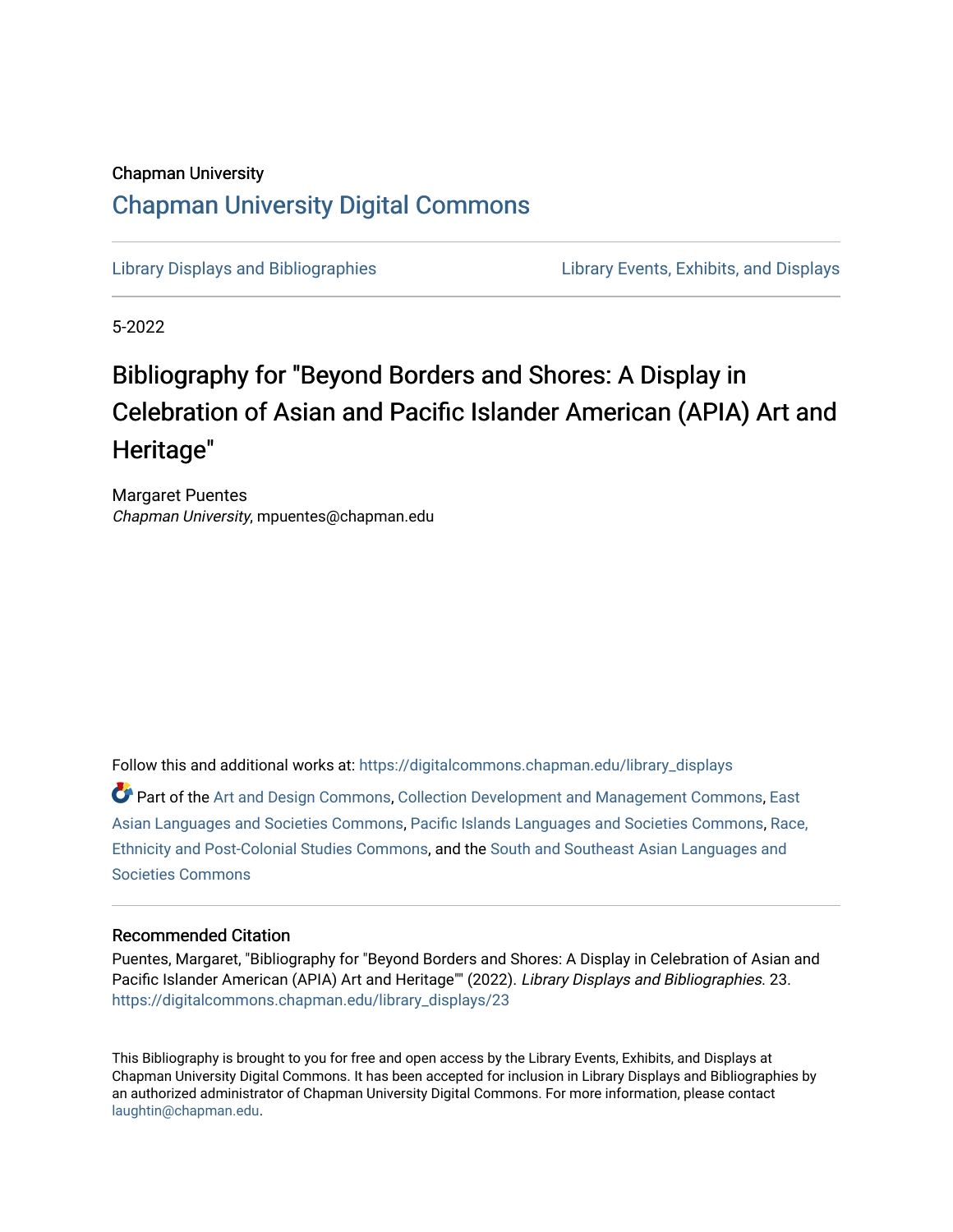## Bibliography for "Beyond Borders and Shores: A Display in Celebration of Asian and Pacific Islander American (APIA) Art and Heritage"

### **Comments**

Selections were made In consultation with Annie Tang.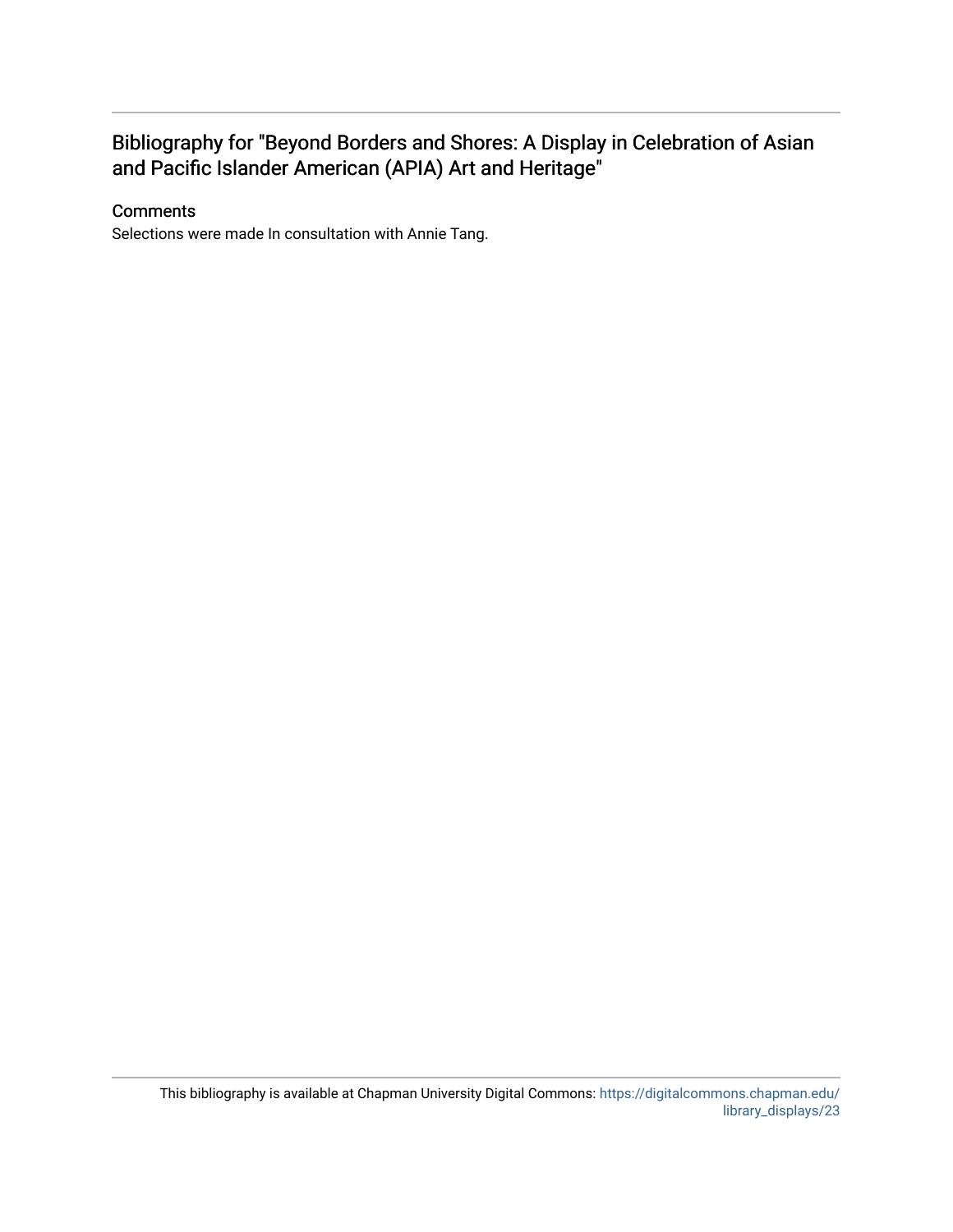

Beyond Borders and Shores:

A Display in Celebration of Asian and Pacific Islander American (APIA) Art and Heritage

*Art & Architecture of Cambodia* Helen Ibbitson Jessup N7315.J47 2004 2nd floor, Fine Arts Collection

*Art Objects of the Mauna Kea Beach Hotel* Mauna Kea Beach Hotel N5220.M399 1972 2nd floor, Fine Arts Collection

*The Art of Indochina: Including Thailand, Vietnam, Laos and Cambodia* Bernard Philippe Groslier N7311.G713 1962 2nd floor, Fine Arts Collection

*Asian Traditions Modern Expressions: Asian American Artists and Abstraction, 1945-1970* Jeffrey Wechsler N6538.A83 A84 1997 2nd floor, Fine Arts Oversize Collection

*Indian Art* Partha Mitter N7301.M48 2001 2nd floor, Fine Arts Collection

*Japanese Art and Design* Gregory Irvine NK1484.A1 V53 2016 2nd floor, Fine Arts Collection

*Modern Art in Thailand: Nineteenth and Twentieth Centuries* Apinan Poshyananda N7321.P64 1992 2nd floor, Fine Arts Collection